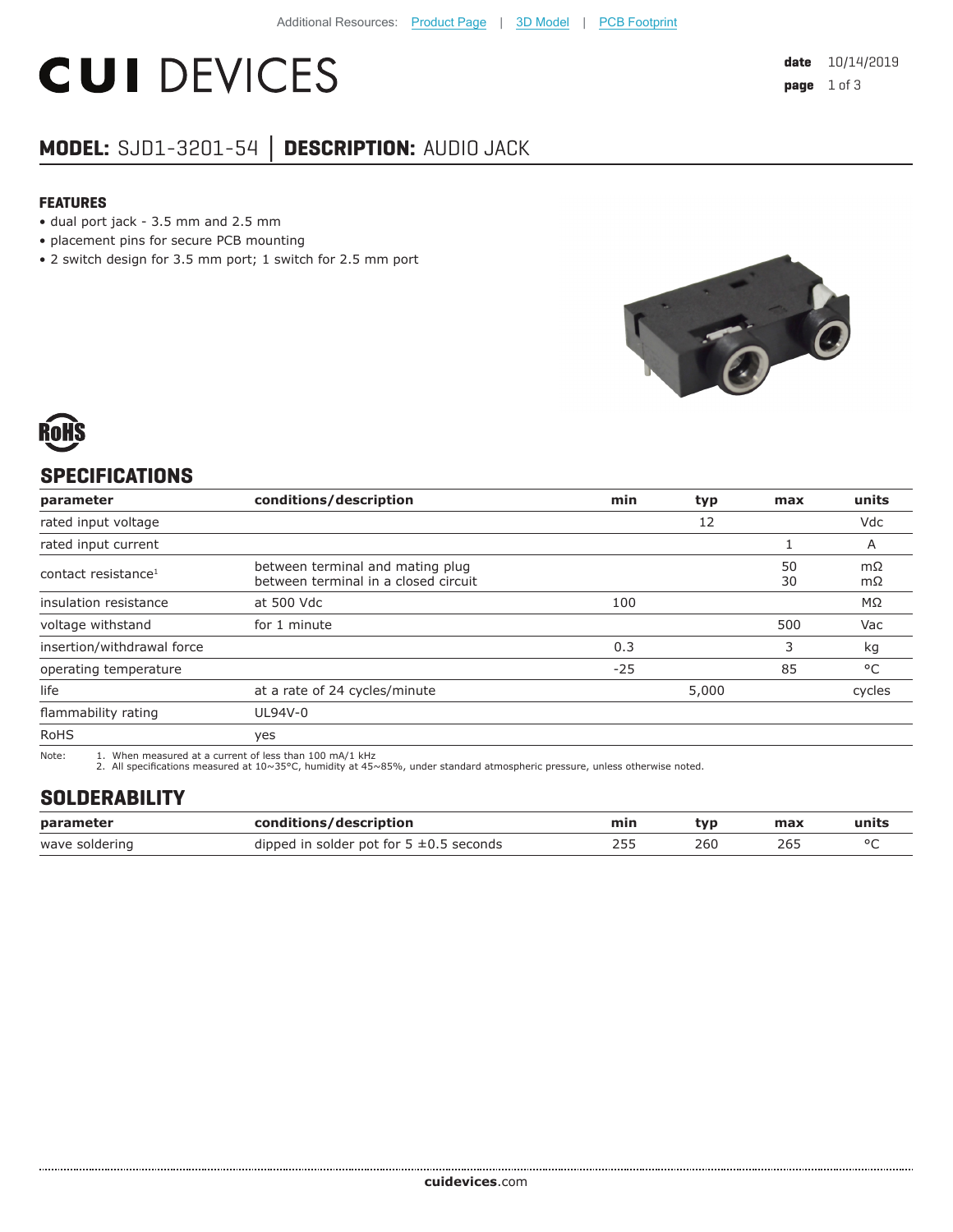#### **MECHANICAL DRAWING**

units: mm tolerance:  $X.X \pm 0.2$  mm X.XX ±0.10 mm X.XXX ±0.050 mm PCB: ±0.05 mm



|             | MATERIAL     | <b>PLATING</b> |  |
|-------------|--------------|----------------|--|
| terminal 1  | copper alloy | tin            |  |
| terminal 2  | copper alloy | tin            |  |
| terminal 3  | copper alloy | tin            |  |
| terminal 10 | brass        | tin            |  |
| terminal 11 | brass        | tin            |  |
| terminal 20 | brass        | tin            |  |
| terminal 21 | copper alloy | tin            |  |
| terminal 22 | copper alloy | tin            |  |
| terminal 23 | copper alloy | tin            |  |
| bushing     | brass        | nickel         |  |
| plastic     | PBT          |                |  |















Recommended PCB Layout Top View

|                      | Model No.    |     | SJD1-3201-54 |  |
|----------------------|--------------|-----|--------------|--|
|                      | Schematic    | PIN |              |  |
| 3                    | Ø3.5         | 1   | sleeve       |  |
|                      | о1<br>о3     | 2   | tip          |  |
|                      | 011          | 3   | ring         |  |
| <b>5 MATING PLUG</b> | 010<br>O 2   | 10  | tip switch   |  |
|                      |              | 11  | ring switch  |  |
| 21)<br>23)<br>22     | Ø2.5<br>o 21 | 20  | tip switch   |  |
|                      | O 23         | 21  | sleeve       |  |
|                      | ວ 20         | 22  | tip          |  |
| E MATING DI HC       | ೦ 22         | 23  | ring         |  |